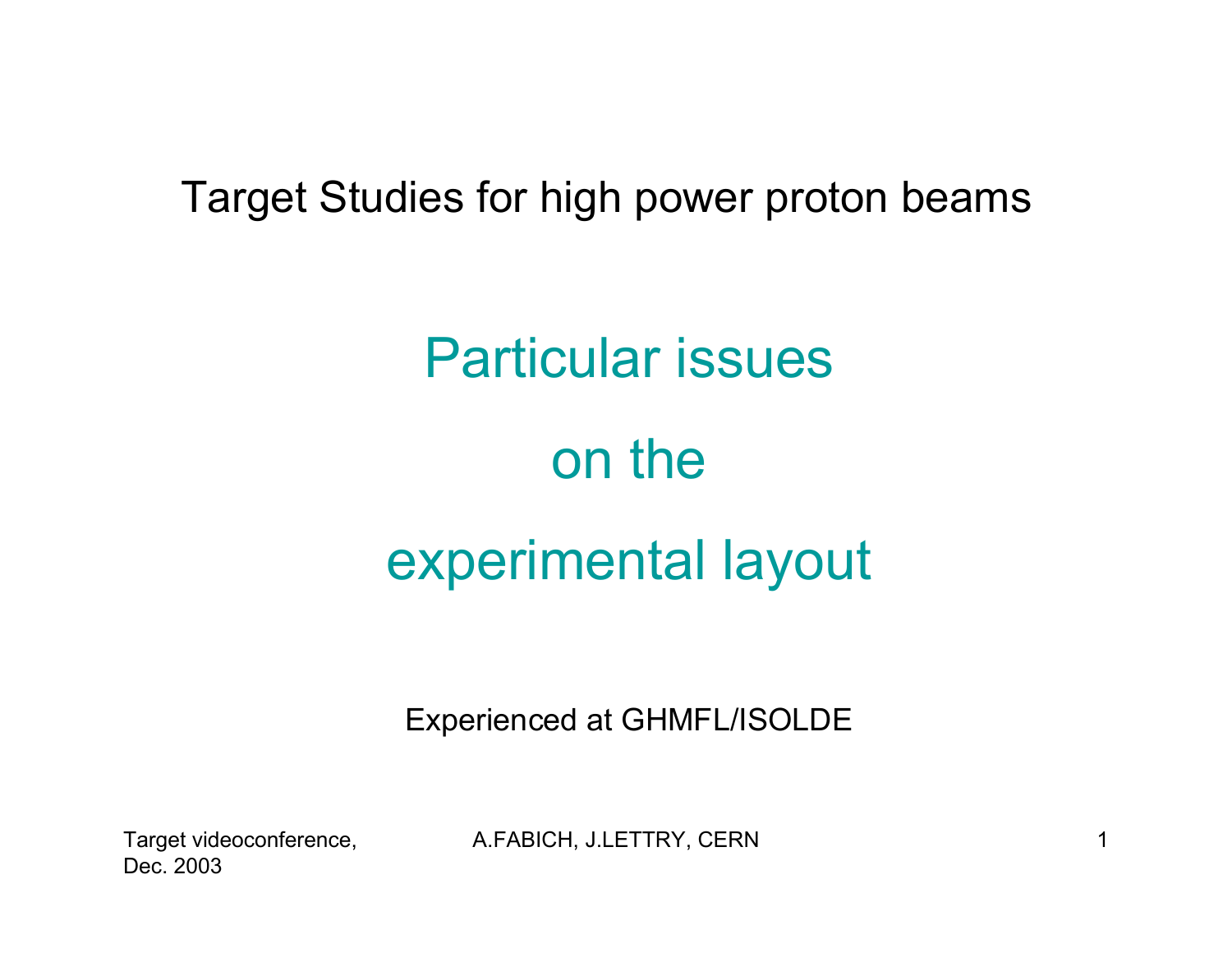# **Contents**

- • Experiences gained at ISOLDE & GHMFL as input for forthcoming experiments
- • Concerns only
	- –– Liquid target = mercury
		- In-beam
		- Magnetic field measurements
- • Concept, design, layout, assembling, operation, safety, costs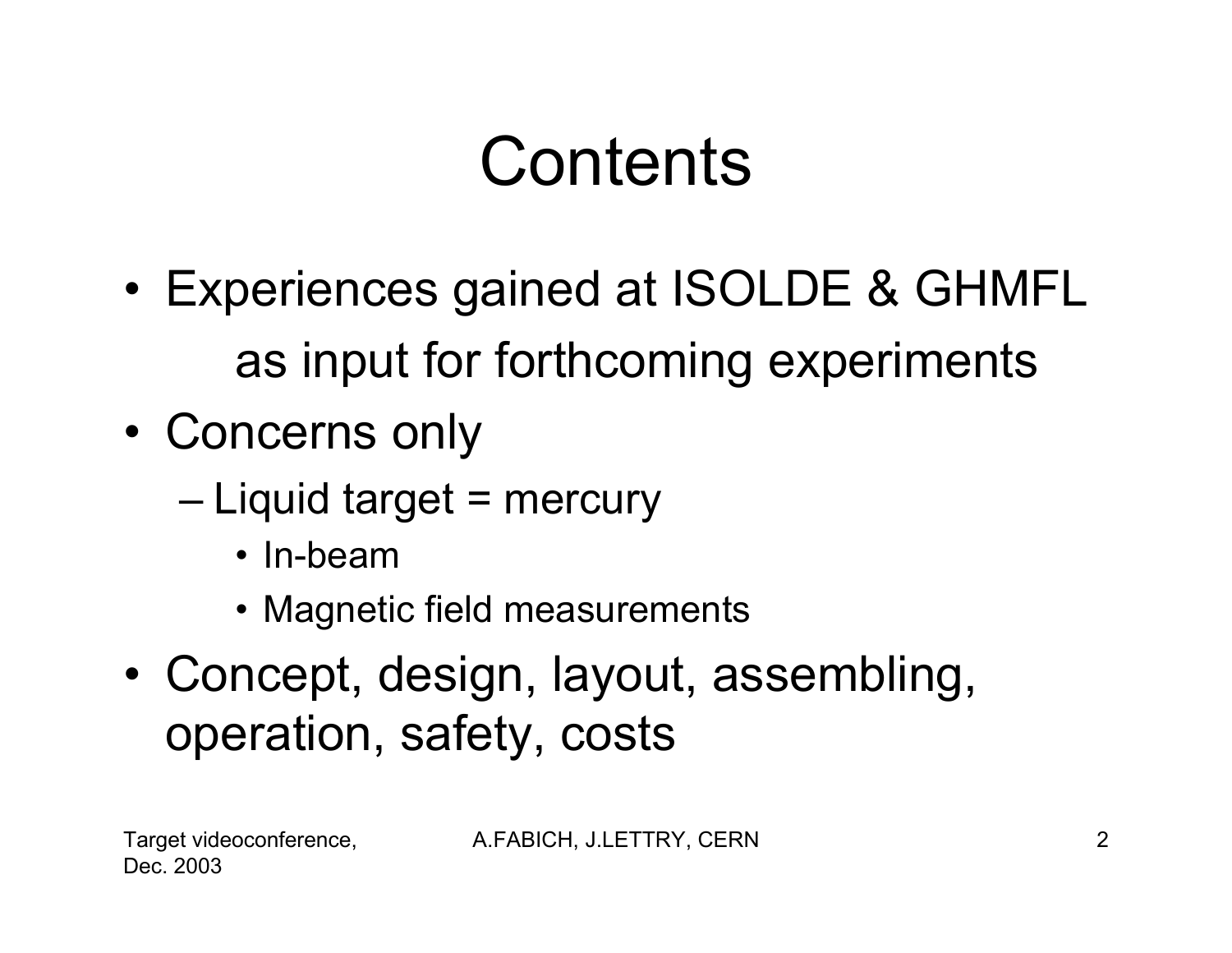# In-Beam test

- Experimental Chamber
- Optical Read-Out
	- –Very similar to Jet Setup
- not discussed here
- Relevant items mentioned in talk

# Jet Setup

- Pump station (not discussed here)
- Jet Chamber
- Mercury return flow
- Optical read-out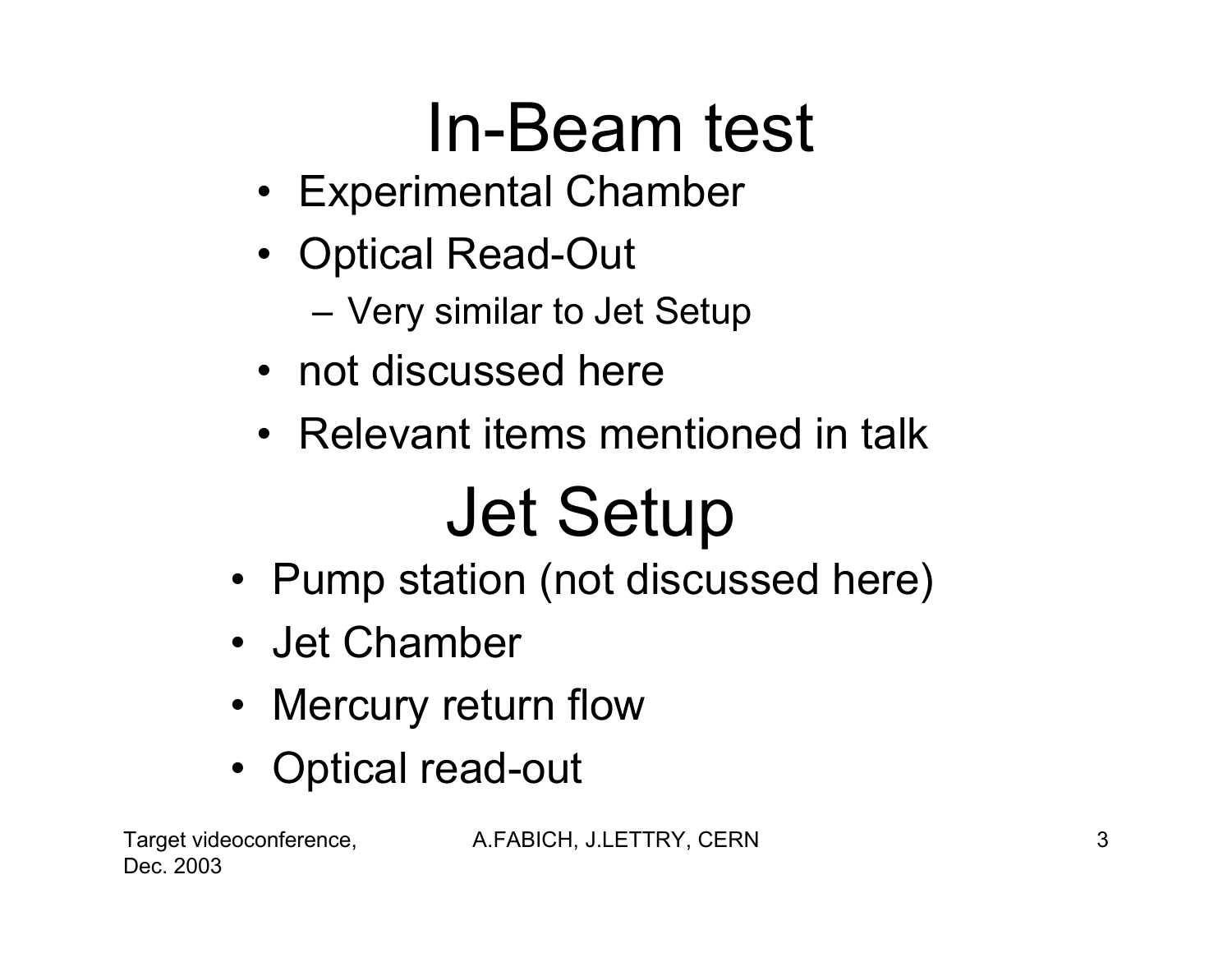# **SAFETY**

- • Double confinement
	- Outer one not gas tight
	- Not to be broken outside …
- $\bullet$  Dedicated Hg laboratory
	- Equipped with safety material (mask, asp<sub>inato</sub>r, gloves, …)
- $\bullet$  Mercury waste stream
	- Minimize mercury quantity
	- –– Quasi-continuous pump (V<sub>Hg</sub> ~ r<sup>2</sup>\*π\*v\*t ~ 1l/s\*t ~ a few liter)
	- To be defined/proven in advance
		- Distillation: minimize waste stream
		- Solidification: demanded by Swiss authorities
		- ultimate repository: provided by  $-$ " –
- Minimize number of pulses (<100)
- • human exposures
	- During installation, interventions, demontage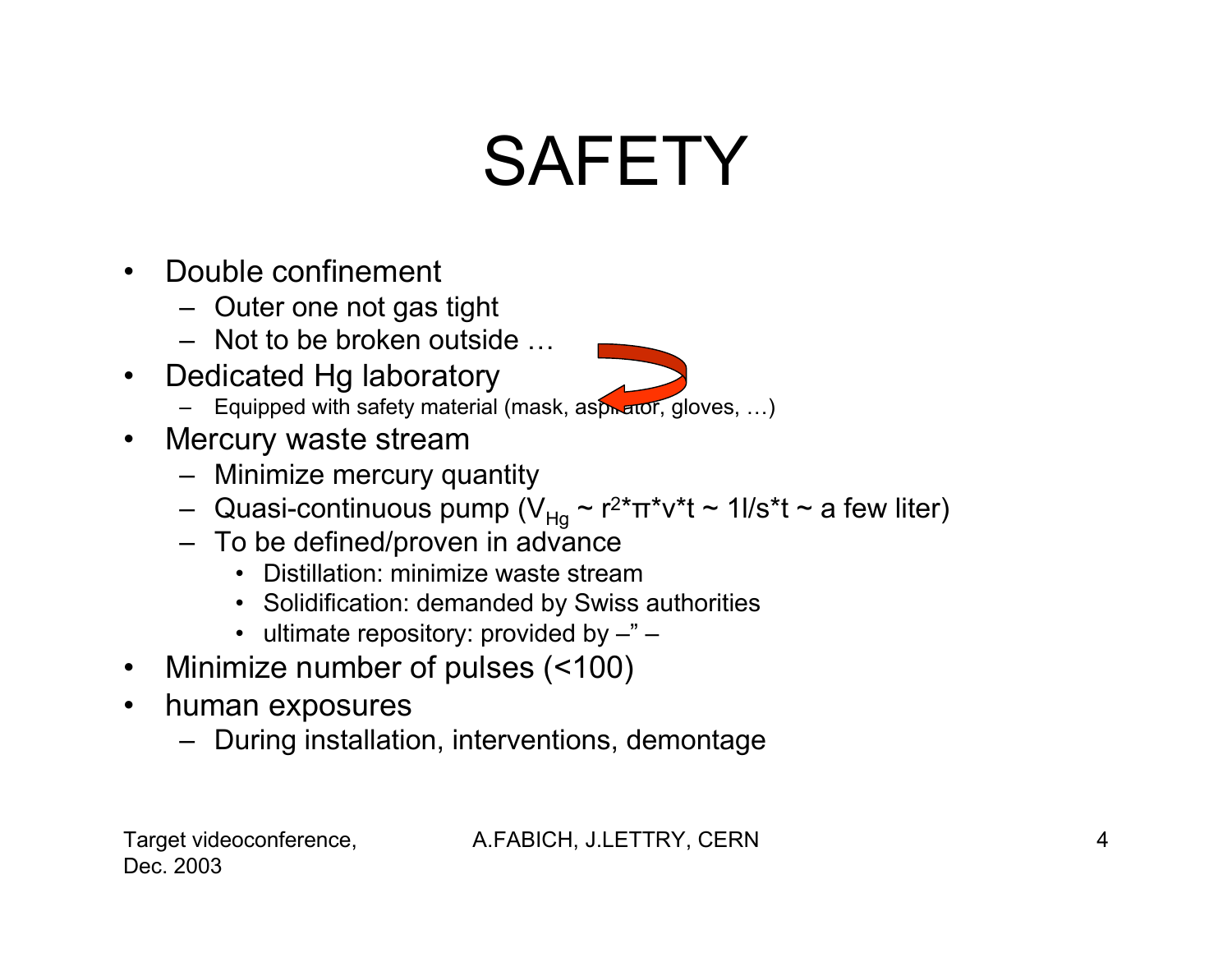# **Materials**

in contact with liquid mercury

- –– Stainless Steel (316LN)
- –– Makrolon (LEXAN),
	- no visible darkening after exposure to ~40 pulses
- –– quartz glass
- –– EPDM (seal rings)
	- radiation hard to our needs

#### In magnetic field and in radiation area

Target videoconference, Dec. 2003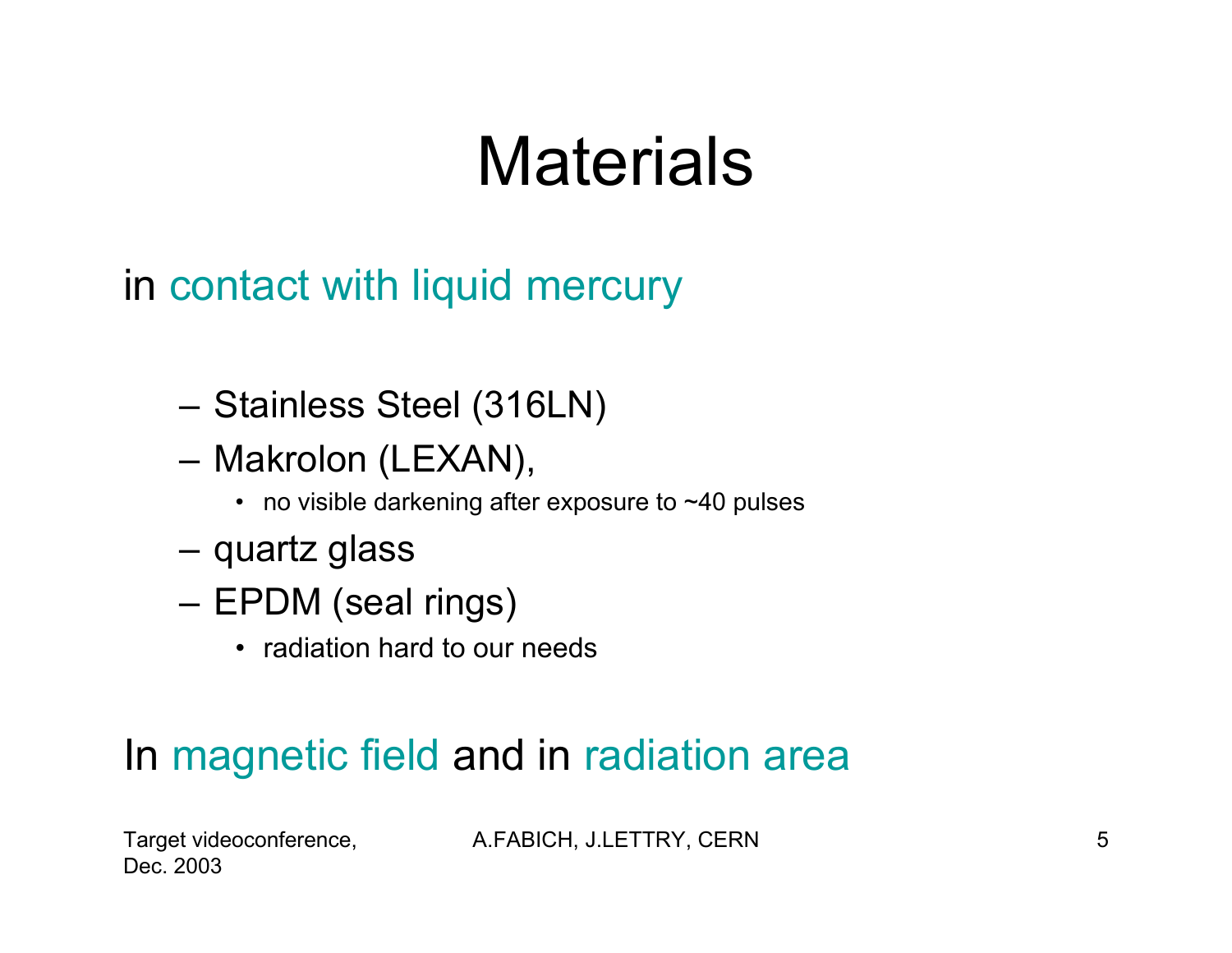## Jet Chamber

• Overall 3 different designs (evolution) double confinement return mercury flow optical read-out easily decomposable jet orientation: Horizontal Vertical return: passive | suction | pressurized

Target videoconference, Dec. 2003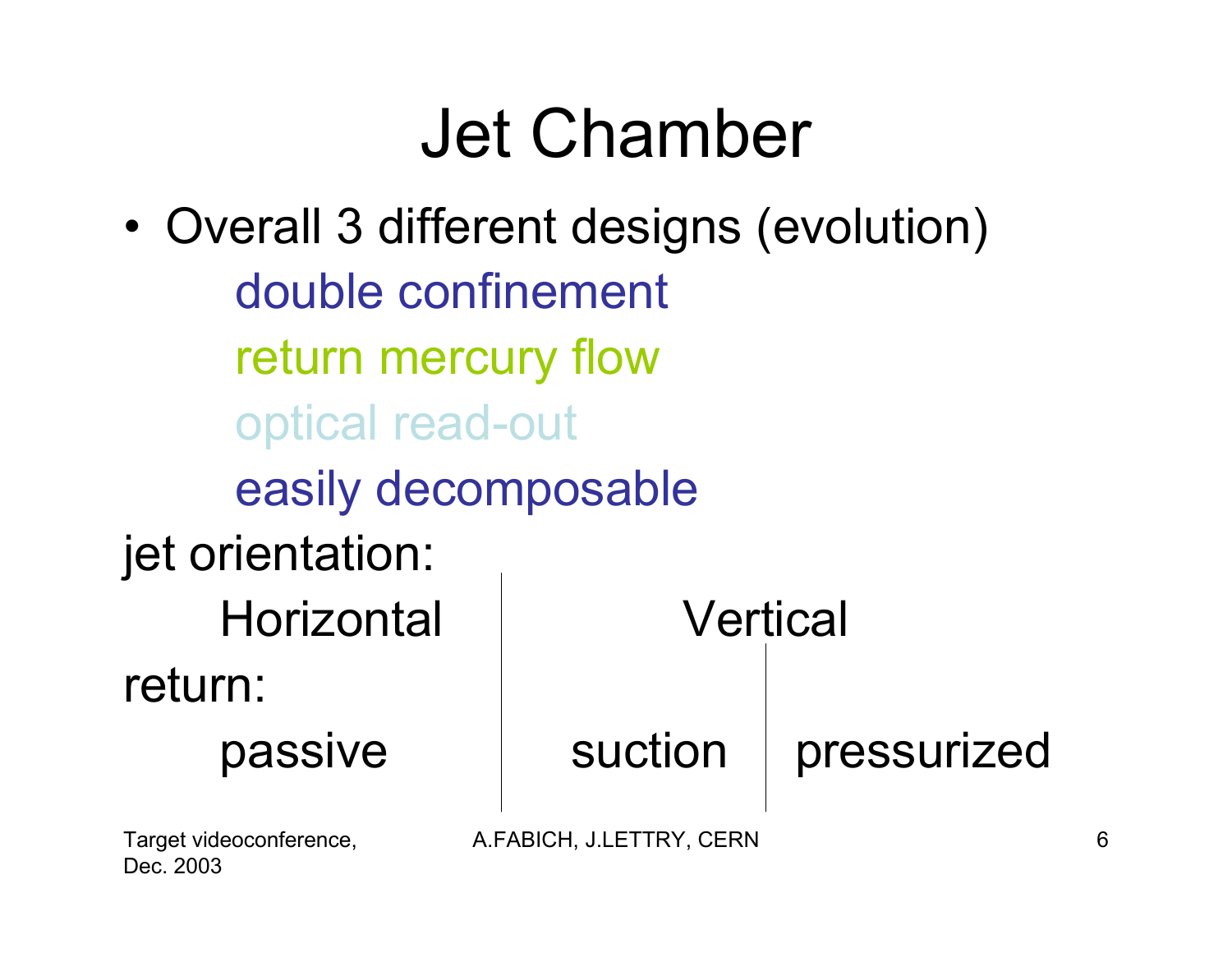# Jet Chamber (top view)

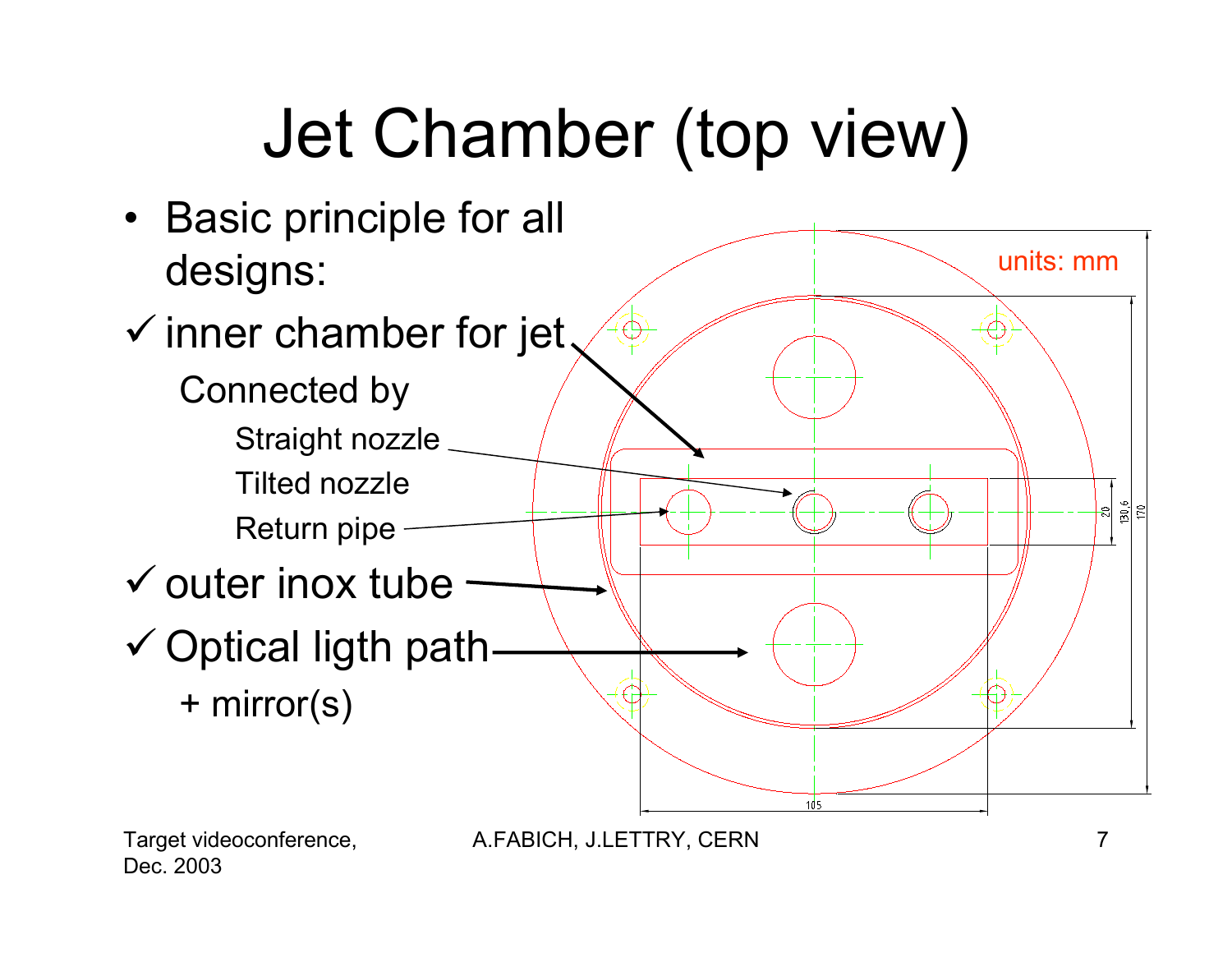

LIS laboratory (CERN)

- solenoid, 1.5 Tesla
- Horizontal bore

Light source Light source

> $\left(\right)$ ◯





Jet chamber

videoscope (magnetic!)

passive return of mercury by tilted plane

- splash drops reduced by
	- $\triangleright$  conducting shape
	- $\triangleright$  Horizontal baffle

A.FABICH, J.LETTRY, CERN 8

Target videoconference, Dec. 2003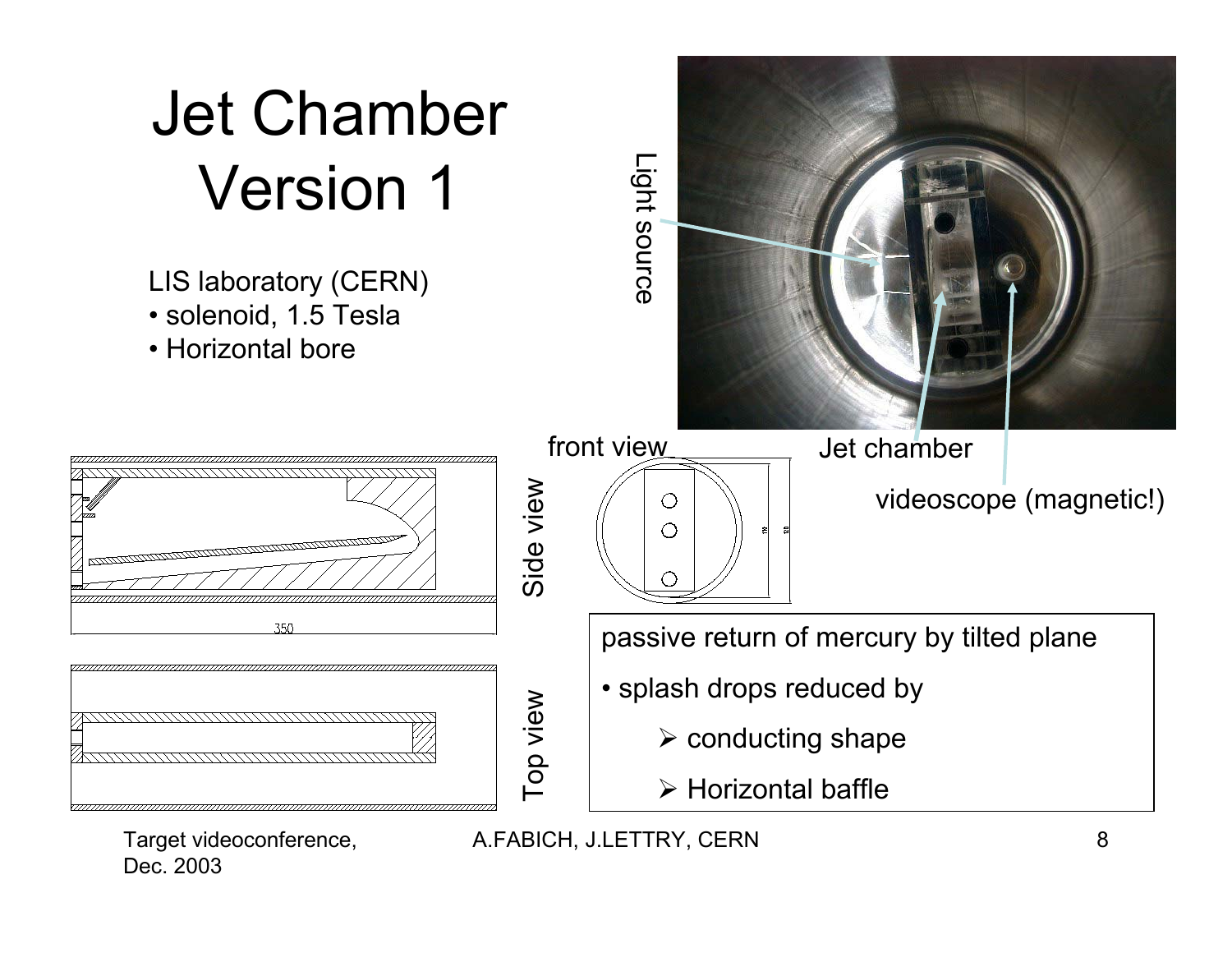## Jet chamber Version 2

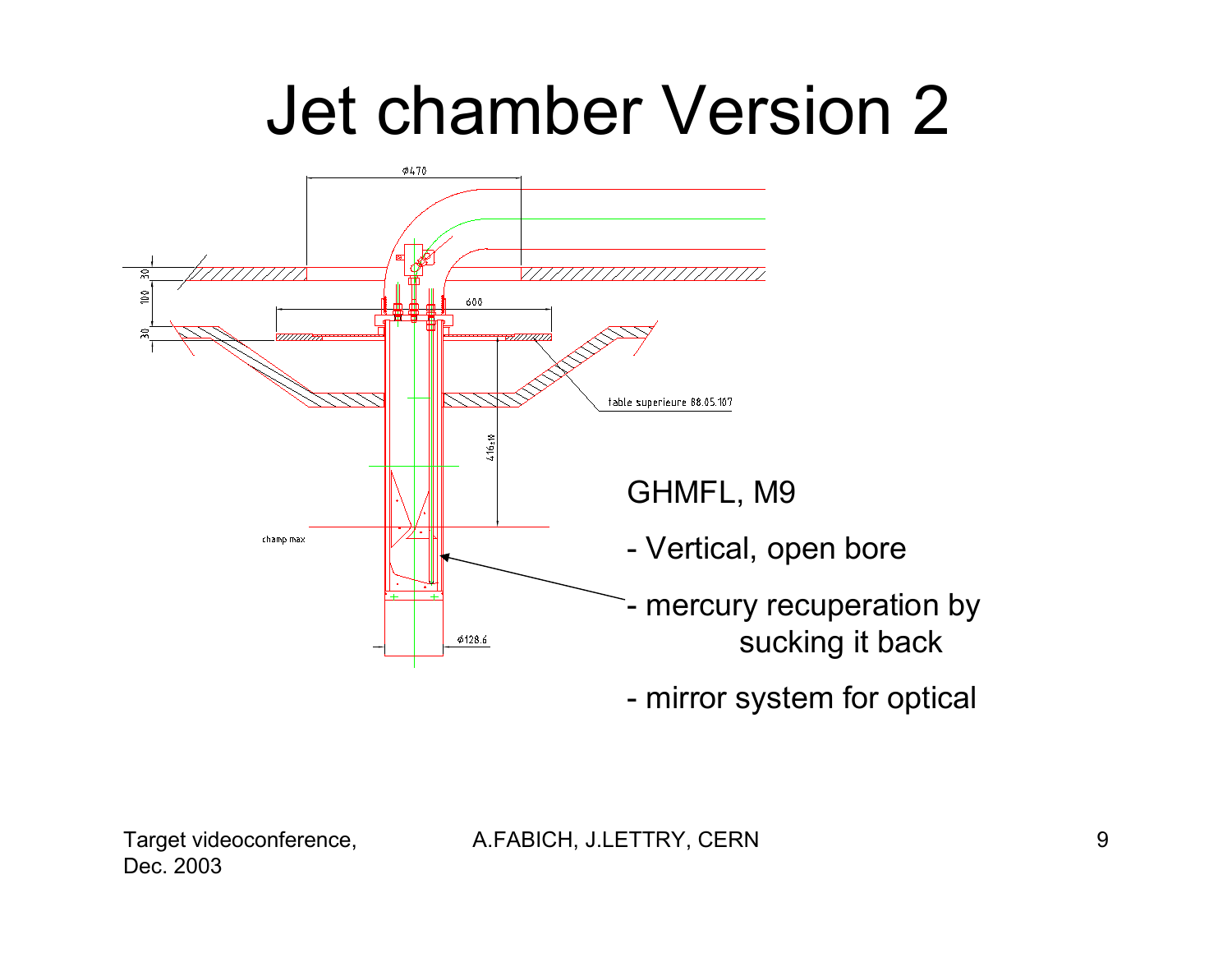# Sliding mirror system in two different positions Sliding mirror system in two different positions

### Jet Chamber Version 3 (final)

- GHMFL, M9
- Vertical bore, closed at lower end
- Mercury recuperation by overpressure
- After gaining experience with this system it fully satisfied the aimed goal for this kind of test!



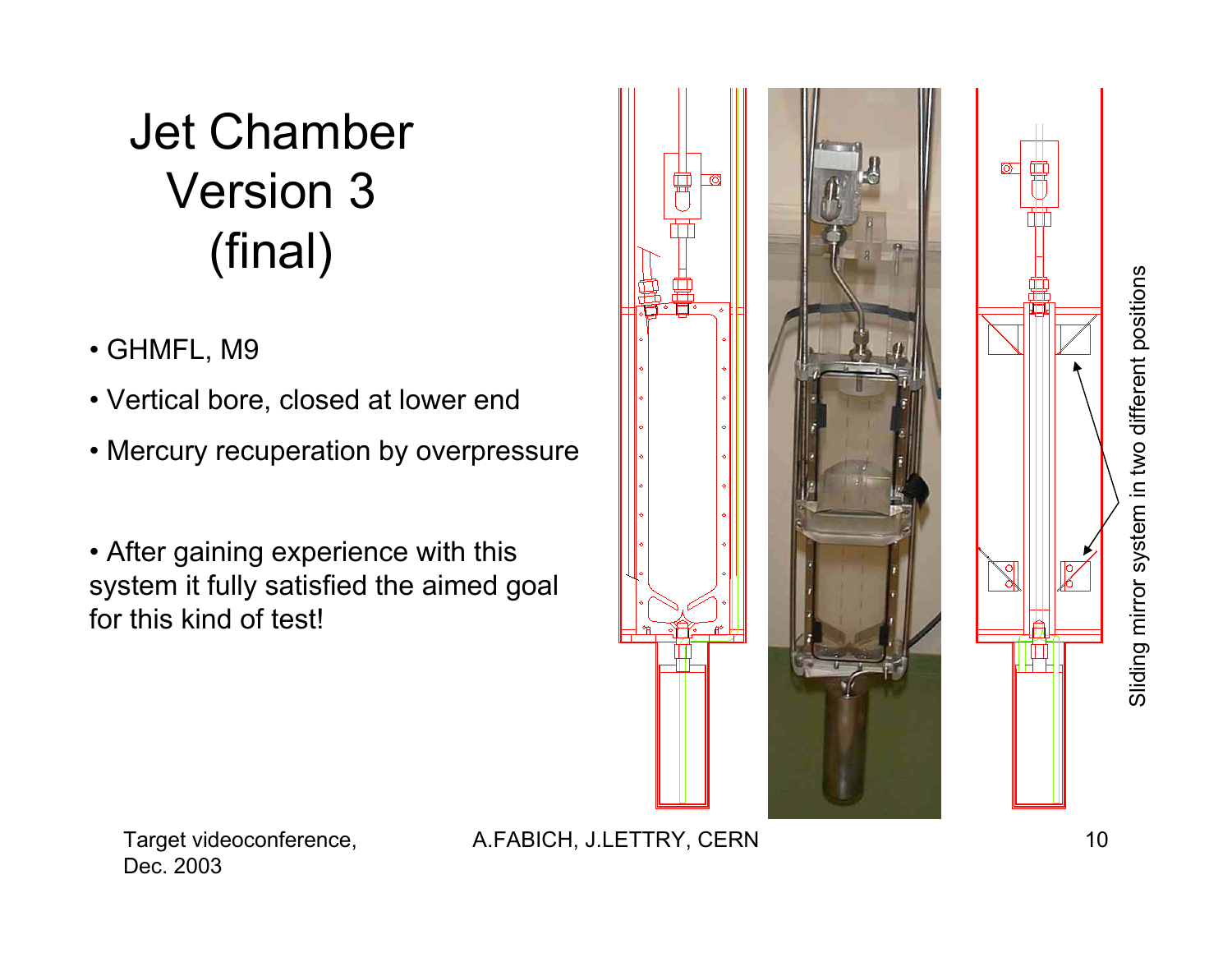# Optical read-out

- Achieve maximum observation area
	- – $-$  Restricted by bore size
	- – Outside jet chamber
		- Sensible mirrors separated from Hg jet
		- avoid unwanted mercury in the light path
- • Light path
	- Source: laser, a few mW
	- –– Inserted via glass fiber
	- – $-$  Optical lens to get large parallel beam
	- – $\hbox{--}$  Deflected transverse the Hg jet by mirror
	- – $-$  Second mirror guides light towards camera

From GHMFL: we can fit the optical system in this very small space From ISOLDE: we can record at a distance of at least 15m

 $A.F$ 

#### OPTICAL READ-OUT is BLIND in case of a perfect jet!

Target videoconference, Dec. 2003

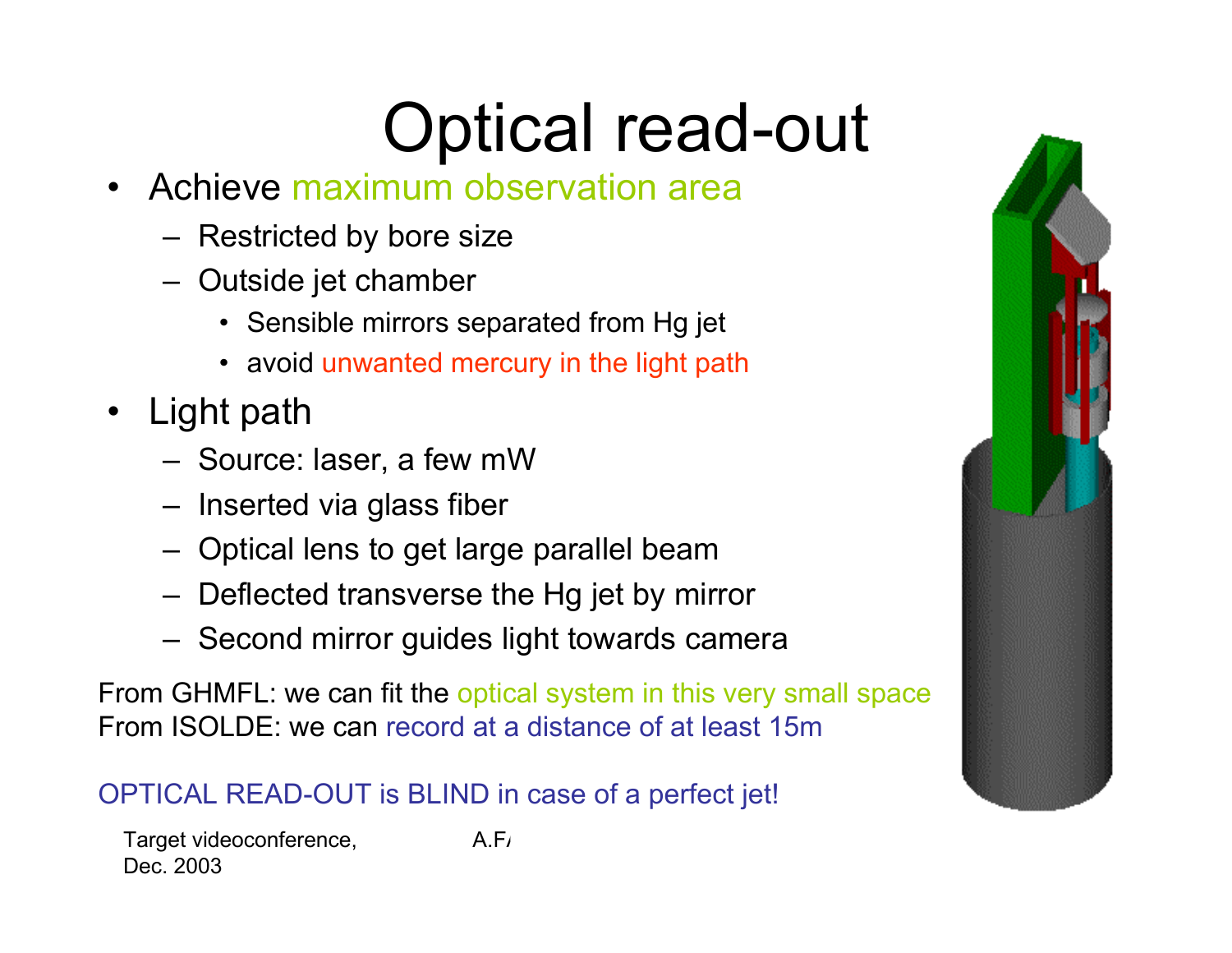## Camera position

- • Far from target and behind shielding – Due to radiation ISOLDE: ~ 10m and 2m concrete
- •• Not in magnetic field – OLYMPUS camera is magnetic –Operation inside magnetic field never tested

## Light source

- At easily accessible place
- Light via glass fiber inside experiment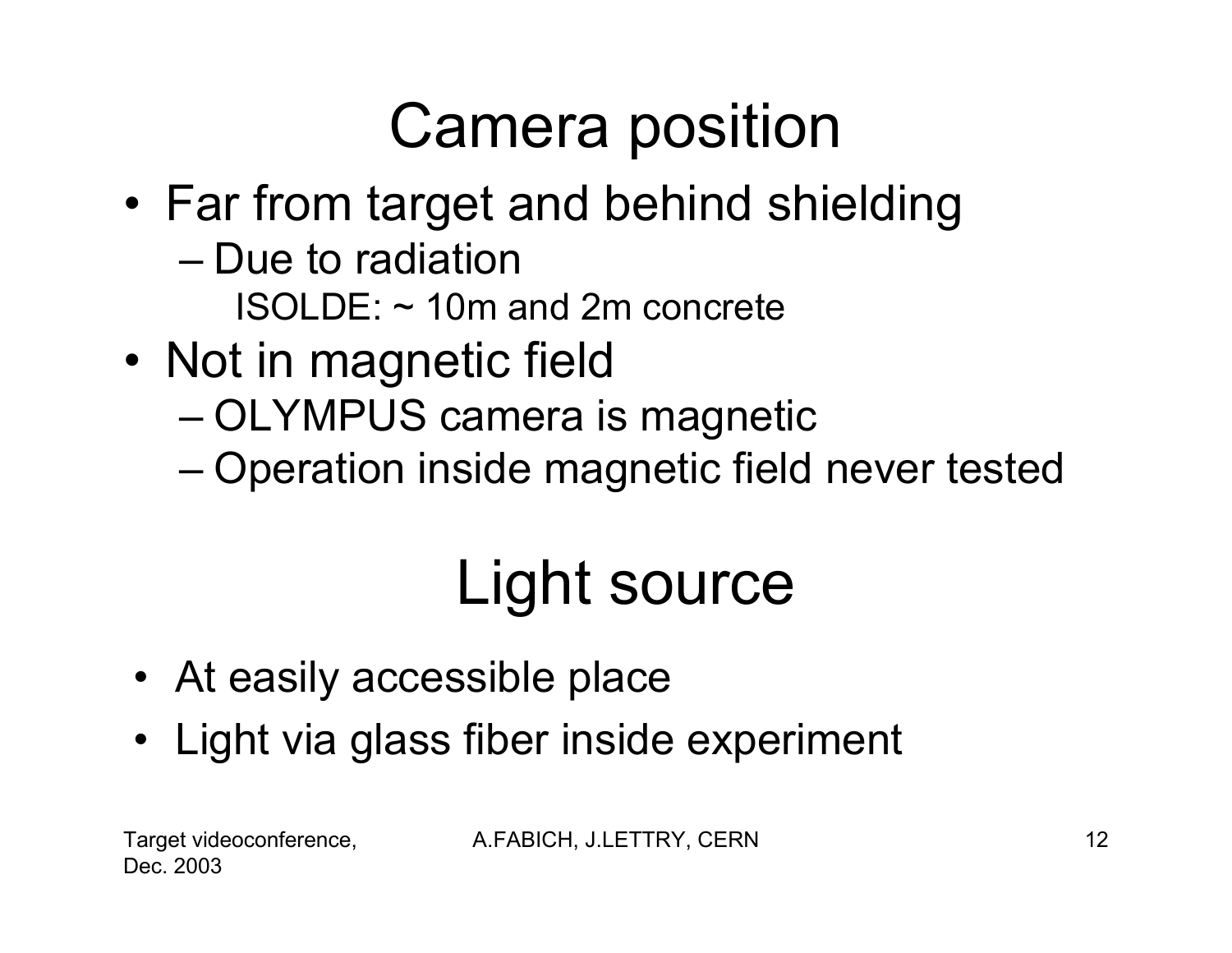#### Optical system: light path

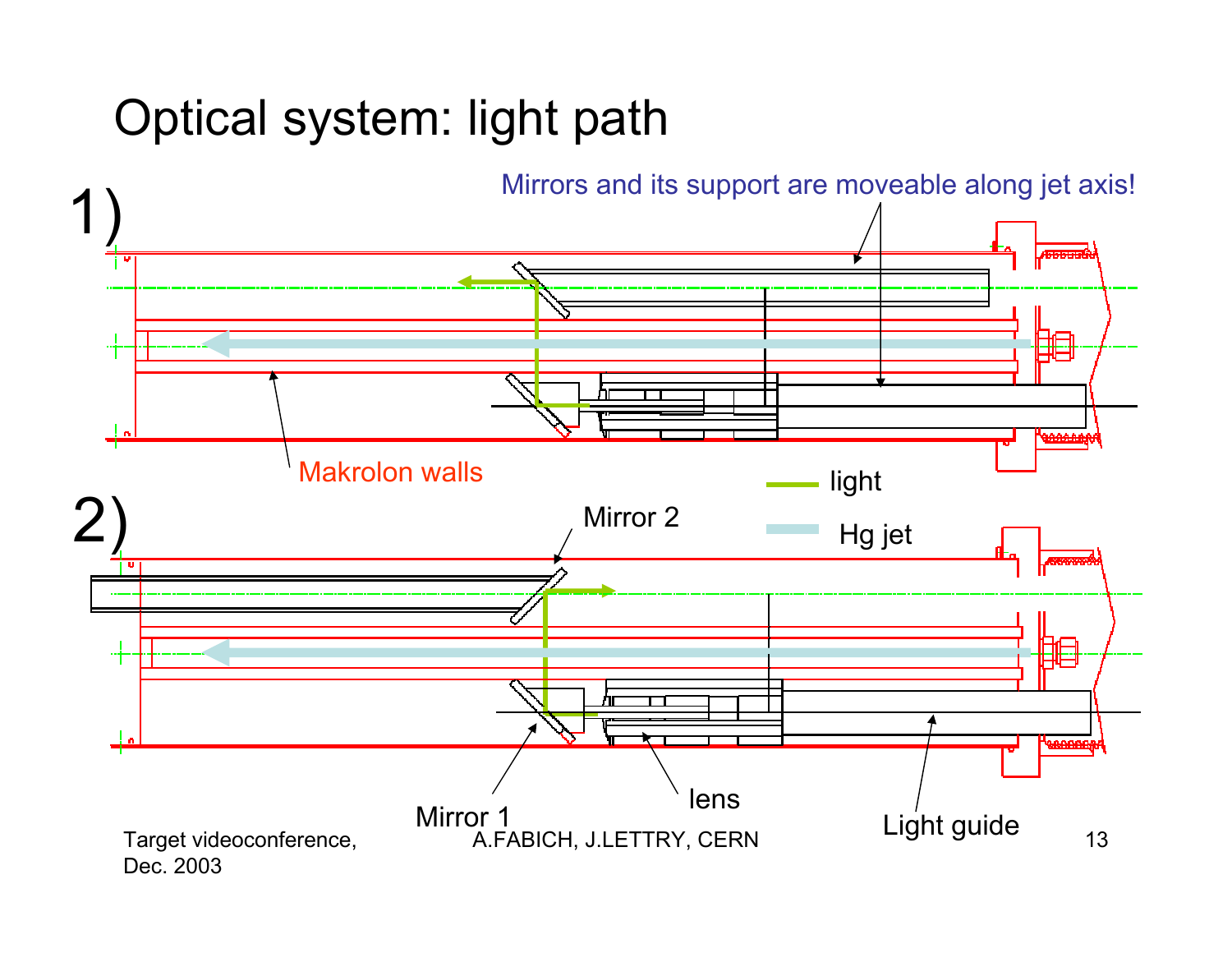# Optical System (2)



Bore of magnet 13 cm contains:

- jet chamber
	- steel frame
	- $\bullet$  Makrolon plates
- mirror system
	- support (adjustable in height) around jet chamber
	- 2 mirrors
- mercury recuperation system

The maximum observation along jet is defined by magnet bore minus the width of the jet chamber (minus some safety margins) - Total area given by h and z

A.FABICH, J.LETTRY, CERN flexibility 14 SAFETY MARGINS ~ 1mmflexibility!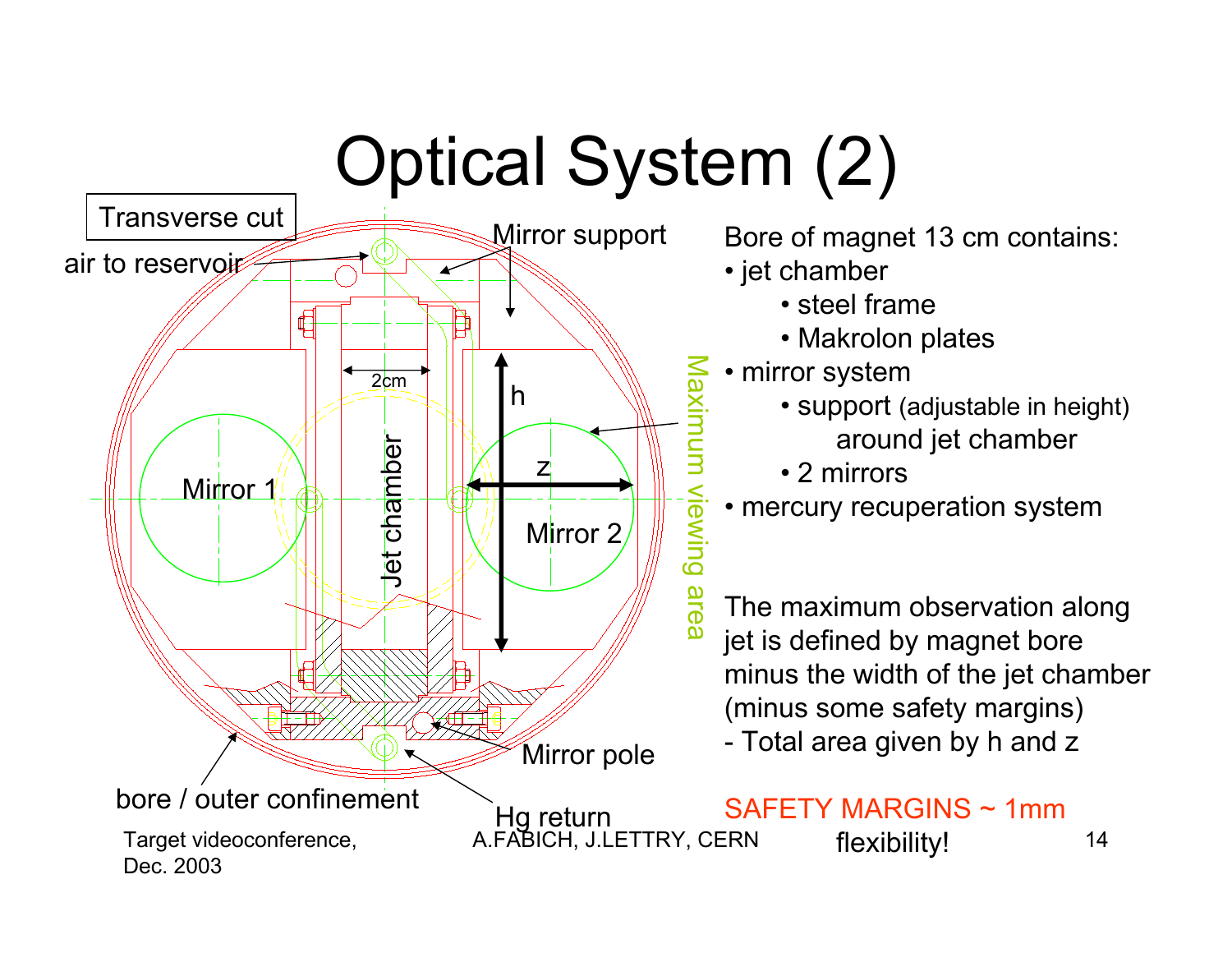

Target videoconference, Dec. 2003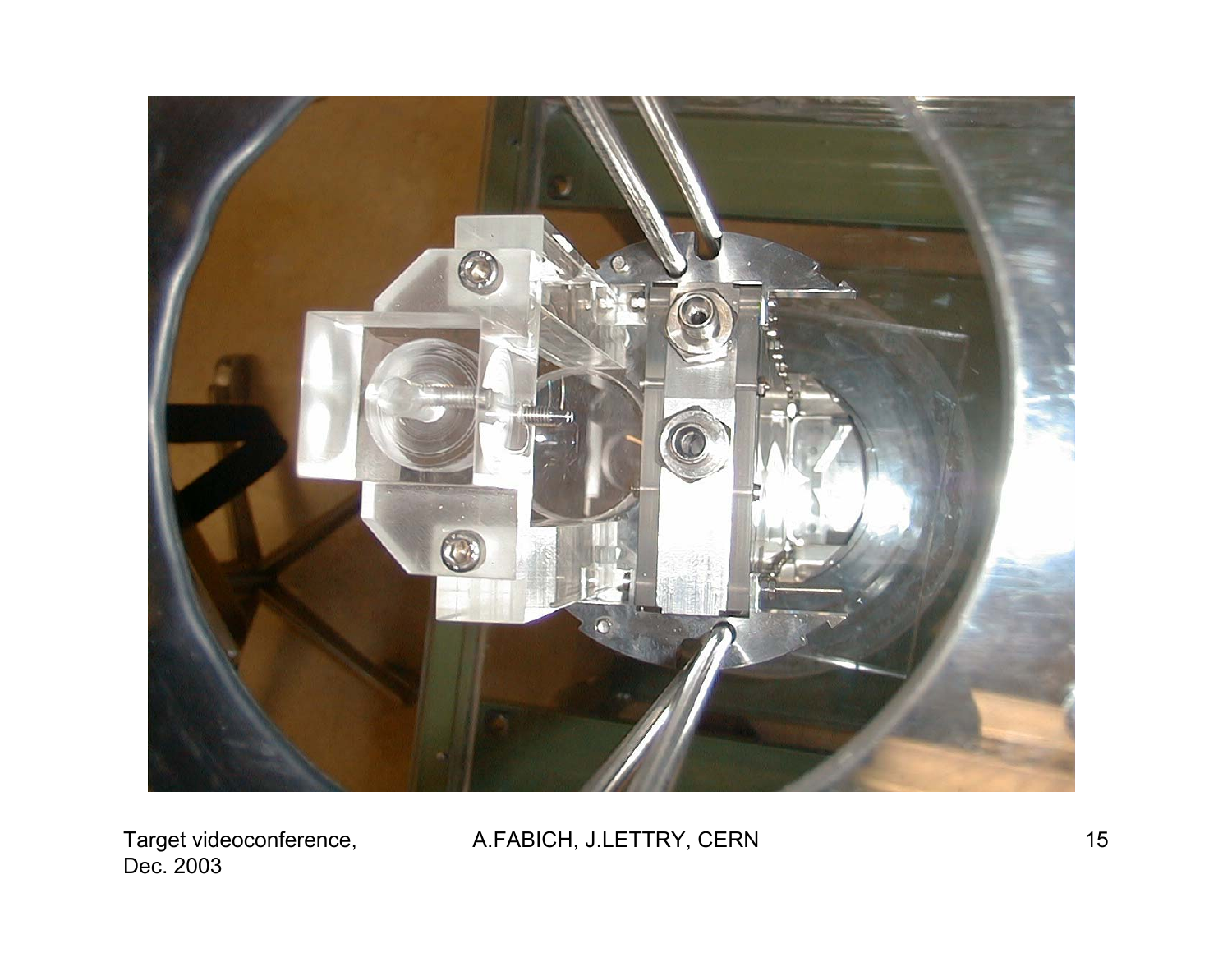# Jet

- Bore, 1m long, 15 (20?) cm diameter, 15 T pulsed
	- –– Jet offset from entrance to exit given by

Intended inclination:  $100 \text{ mrad} \rightarrow$  10 cm Jet diameter 1 cm $(Gravity)$  5 cm  $(v_{jet}=10 \text{ m/s})$ 2.5 cm ( $v_{jet}$ =15 m/s)



Space contains:

- outer confinement
- frame of jet chamber
- fixation of jet chamber
- Hg return path?
- tolerances

It is not impossible, but one has to keep in mind, that the place inside the bore is one more time very tight.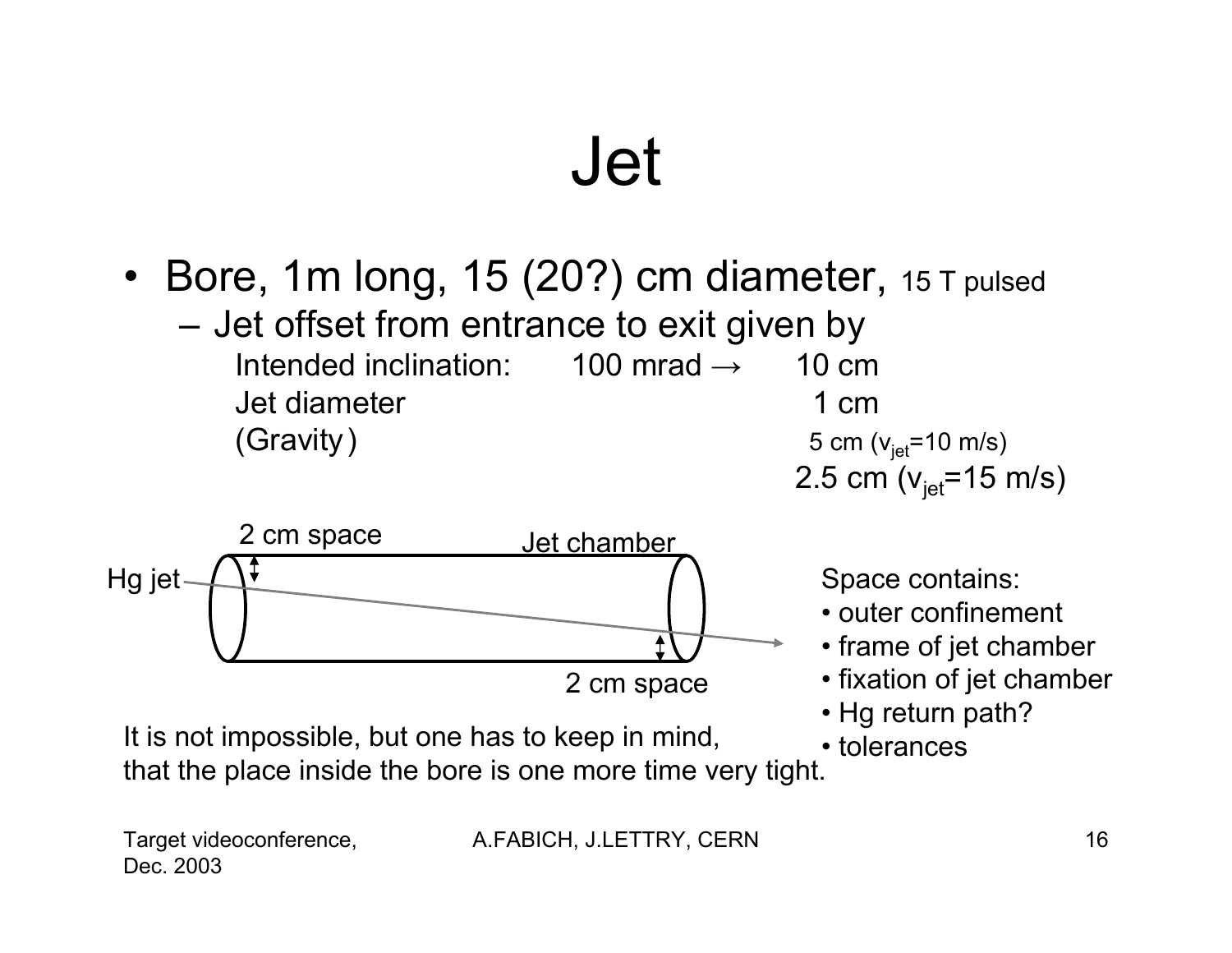# Mercury Recuperation

- 1) Through the bore
	- •Needs space inside the bore

- 2) Loop closed outside the coil
	- $\bullet$ Safes space inside the bore
	- •But needs braking the Hg loop on disassembling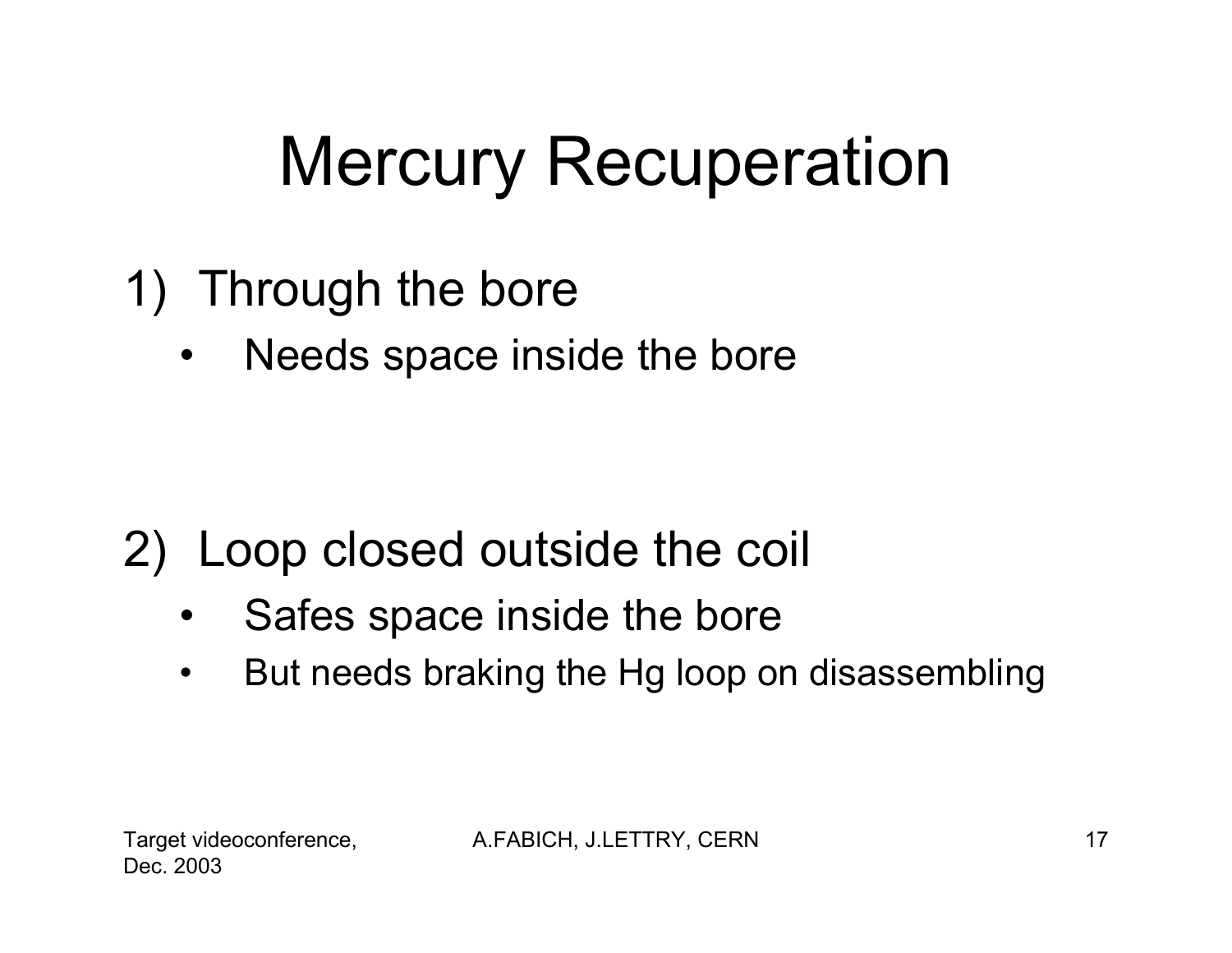## The Nozzle

- Several different types of nozzles produced "special" types did not improve results
- Straight nozzle produced stable jet Only if exit was properly machined

#### Data evaluation/analysis

• Automated digital image analysis is a usual thing

–GHMFL analysis was tougher in case of "shaken" movies, sometimes needed human intervention

Target videoconference, Dec. 2003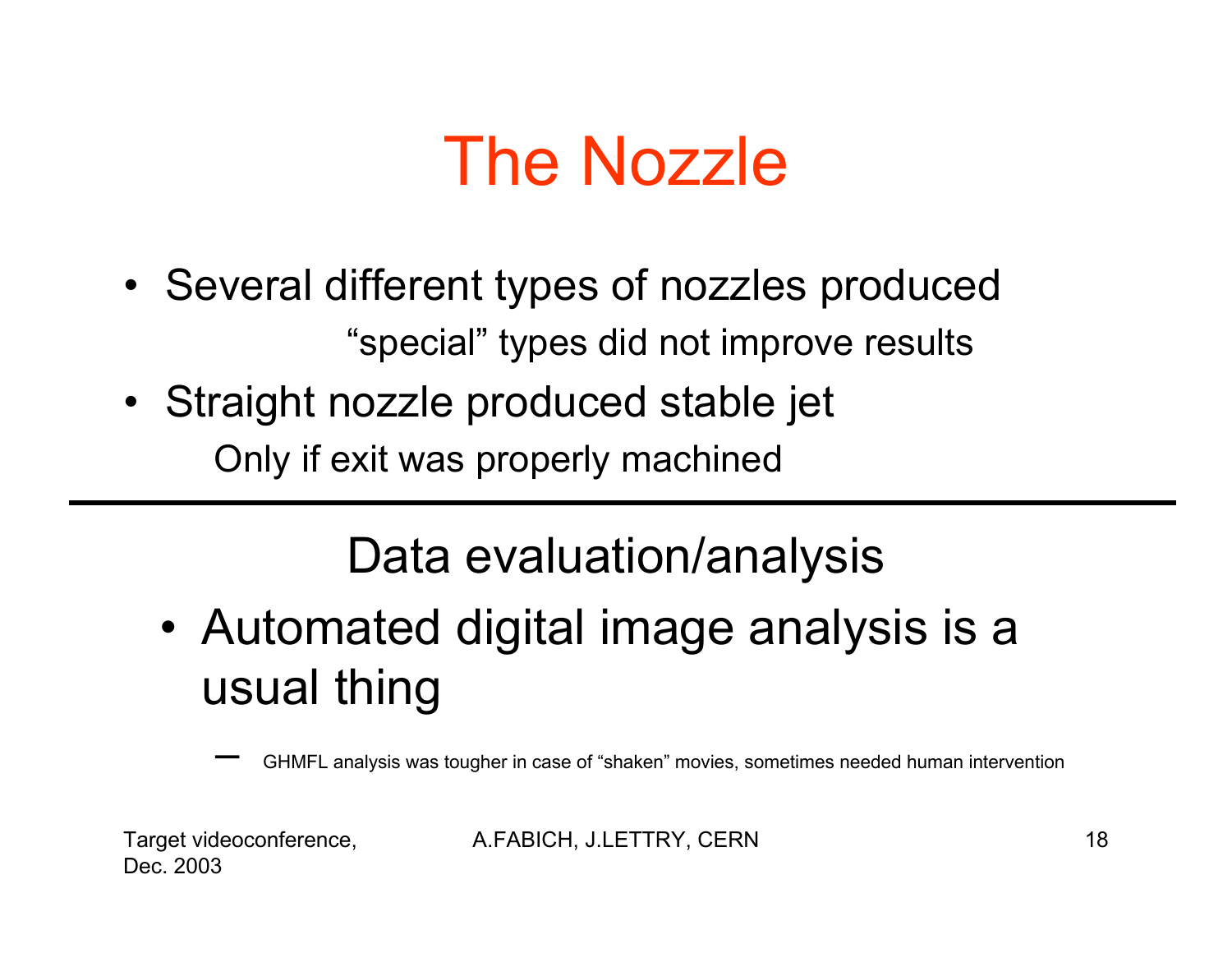# Dis-/Assembling, Operation

- Constructions chosen such
	- – $-$  that every part could be accessed easily
- Never needed to open mercury loop unforeseen –Except for interventions on the pump (Hg-lab)
- Most annoying: "shaking" setup
	- –– Due to physical connection of optical and jet system
	- – $-$  Solved by additional wedges to clamp setup
- Optical misalignment occurred
	- While/after ramping B-field
	- –Caused by magnetic forces and cooling
	- – $-$  Readjusting optical alignment needed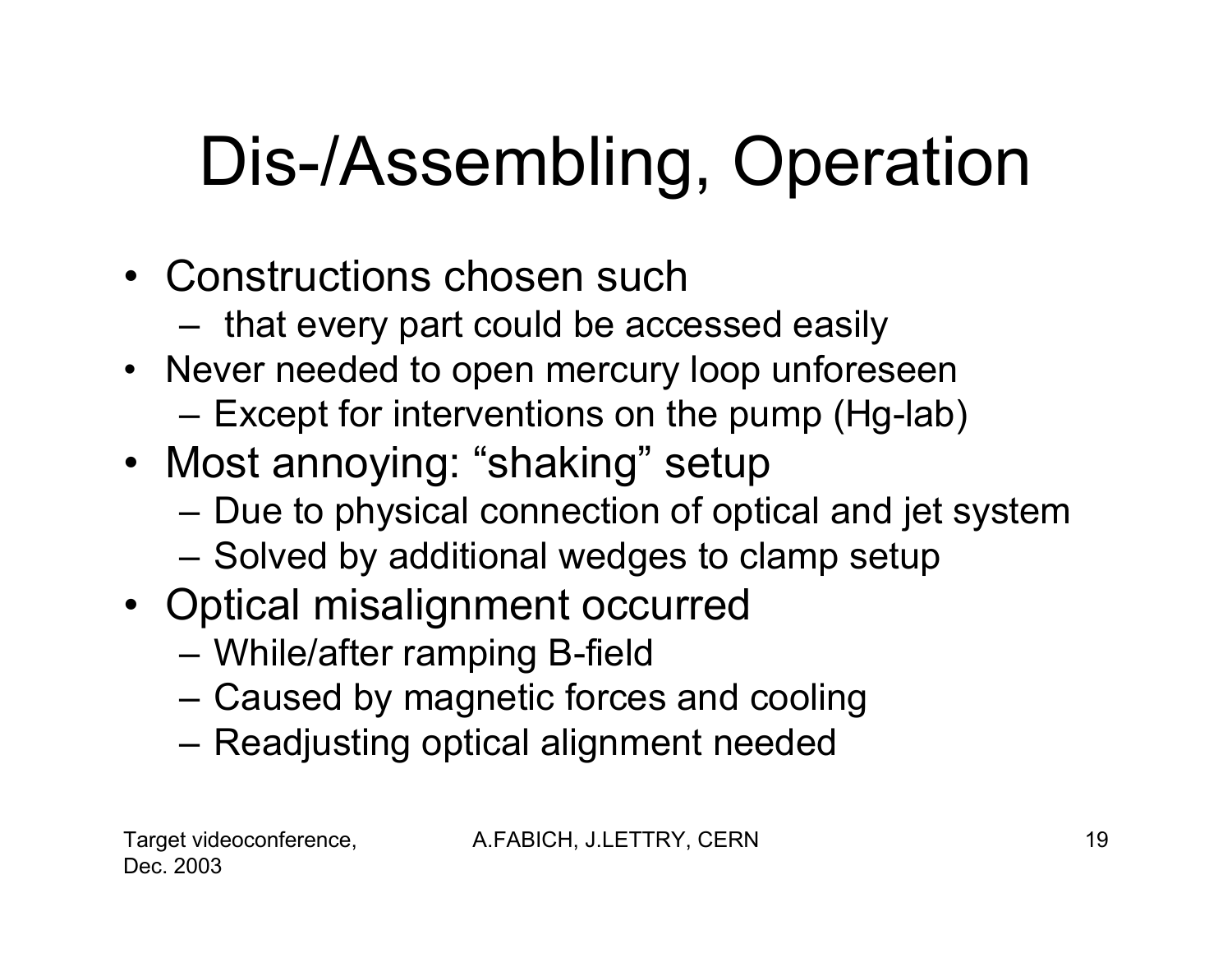# Beam monitoring

- ISOLDE:
	- –– spot size measured "offline"
	- – in advance MWPC installed and Quadrupole settings calibrated (reliability sufficient)
	- aluminum foil for later verification
	- – Variation of TRIM's: moving spot size shows effect in mercury splashes

#### Permanent online beam monitoring desired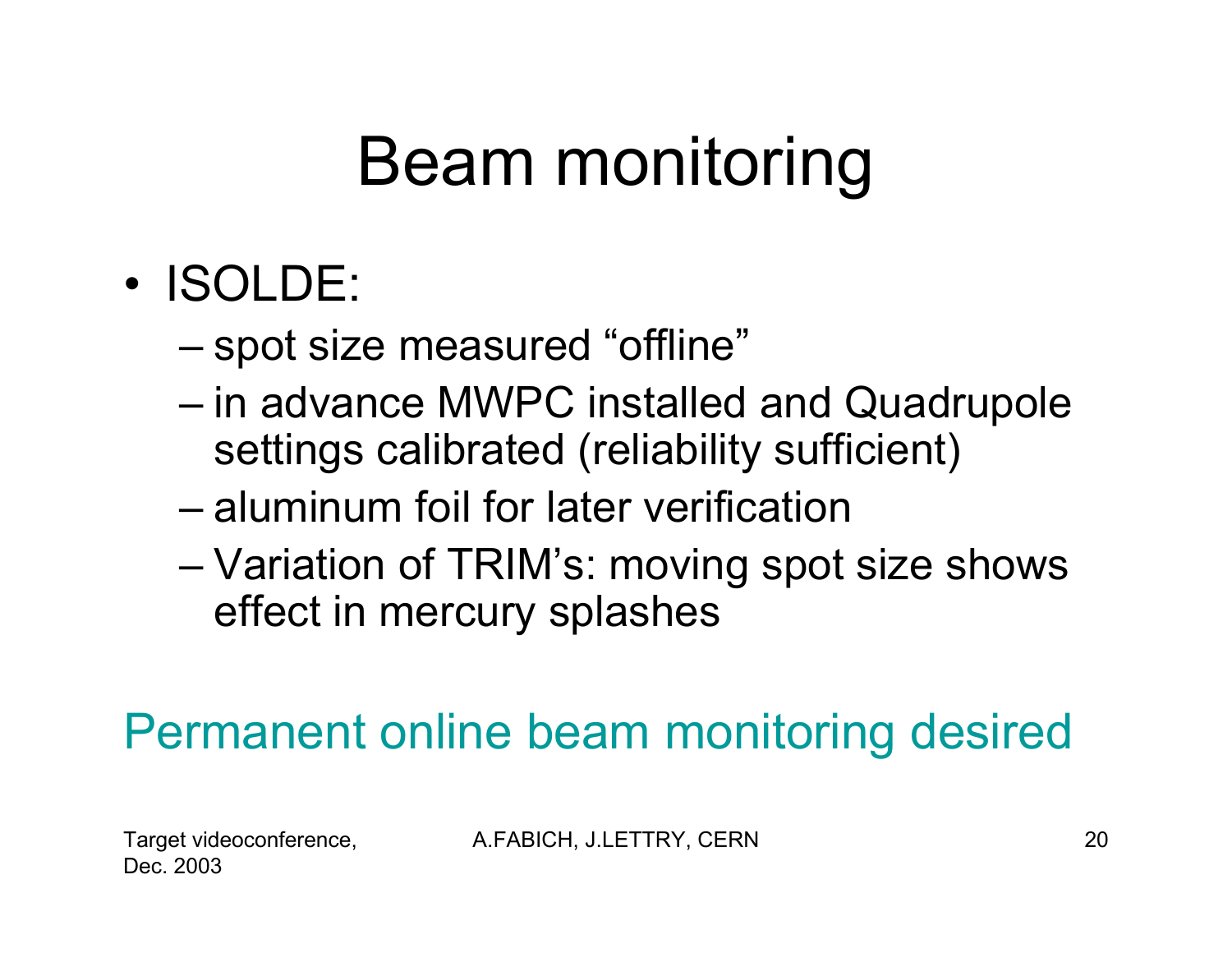# FTE's

- PhD student: 2
- Technical student: 2
- Technician1
- Others: 1

6

- Workload: concept, design, construction, operation and analysis of
	- In-beam experiment

– in-magnetic-field experiment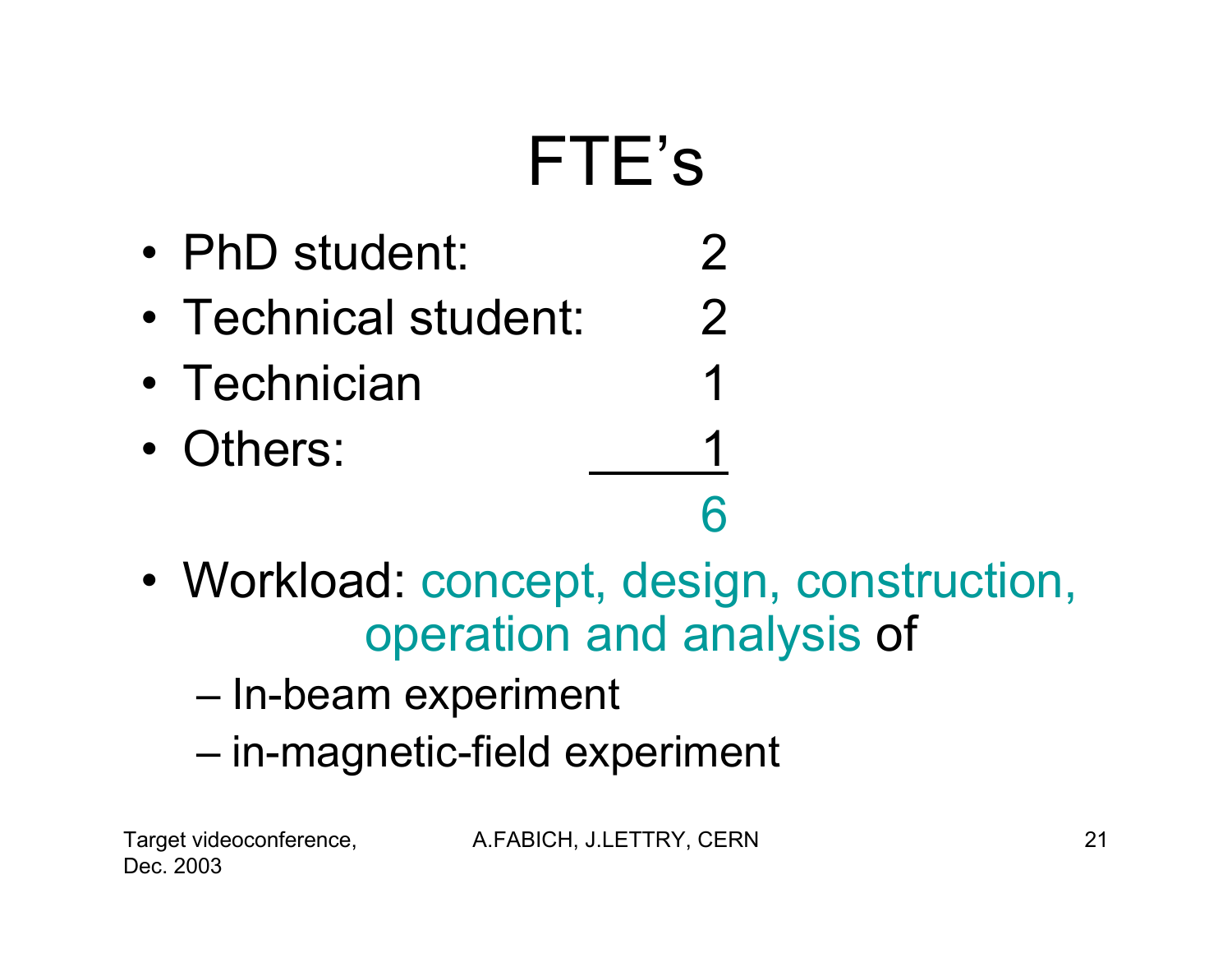# Budget (excl. FTE)

## 188 k€

Main items:

- •Camera + videoscope: 60 k€
- •Main workshop: 33 k€
- Material store: 22 k€
- Hg vapor monitor: 10 k€
- $\bullet$ Pump: 6k€
- •Mercury: 3 k€ (Mercury purity 99.99+ %: 2600 ChF/liter)
- $\bullet$ 50 k€: external suppliers, computer, optics, transport GHMFL, …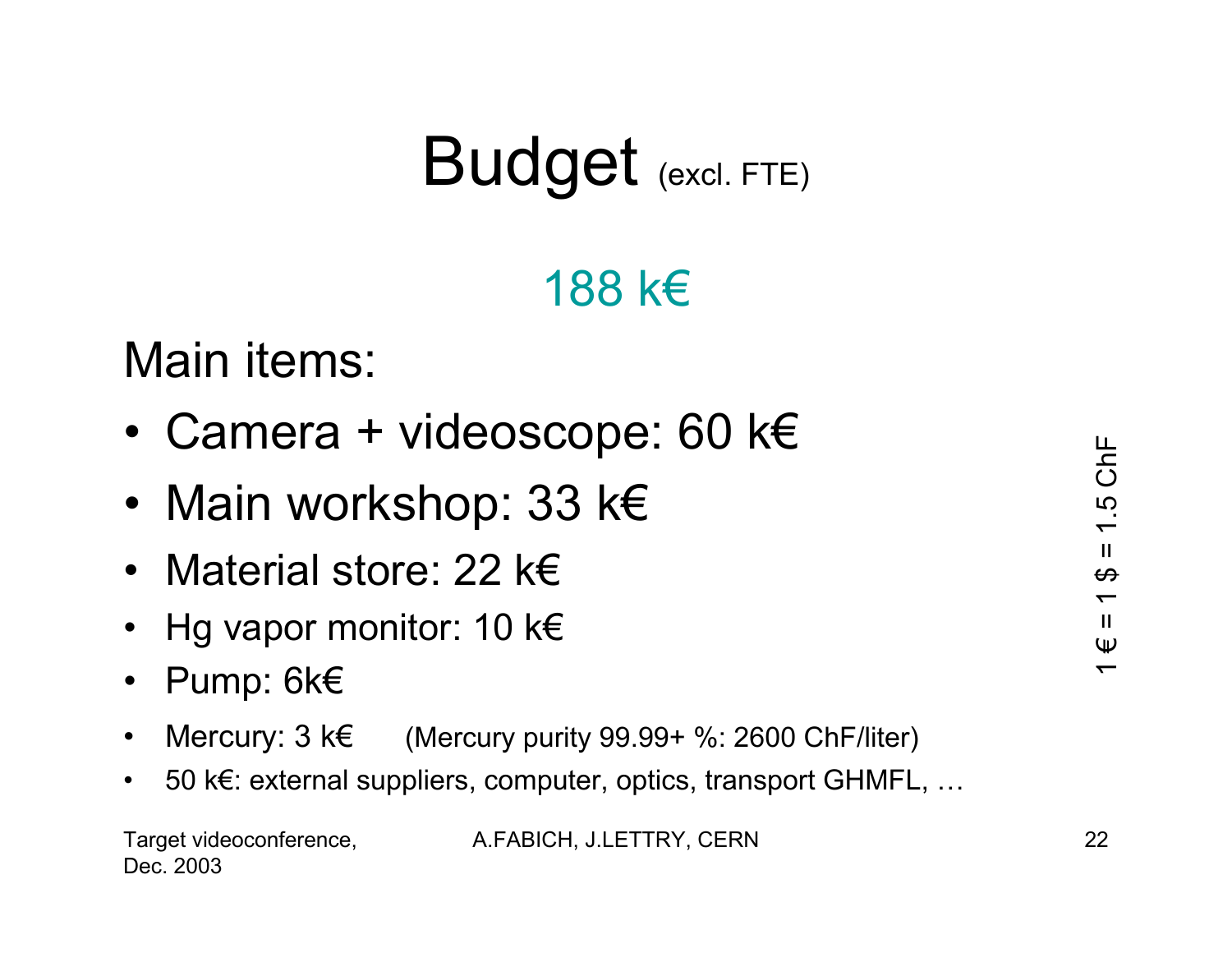# Main Issues towards a design

•• Adapt for a jet diameter of 1 cm

Mercury flow quasi-continuous?

•• If basic CERN principle preserved

– Optical system inside the bore

- Two camera systems at the same time? (semi-mirrors)
- Replace Makrolon by Quartz
- •• Obey safety issues

Accessibility of bore from two sides makes a lot of things easier.